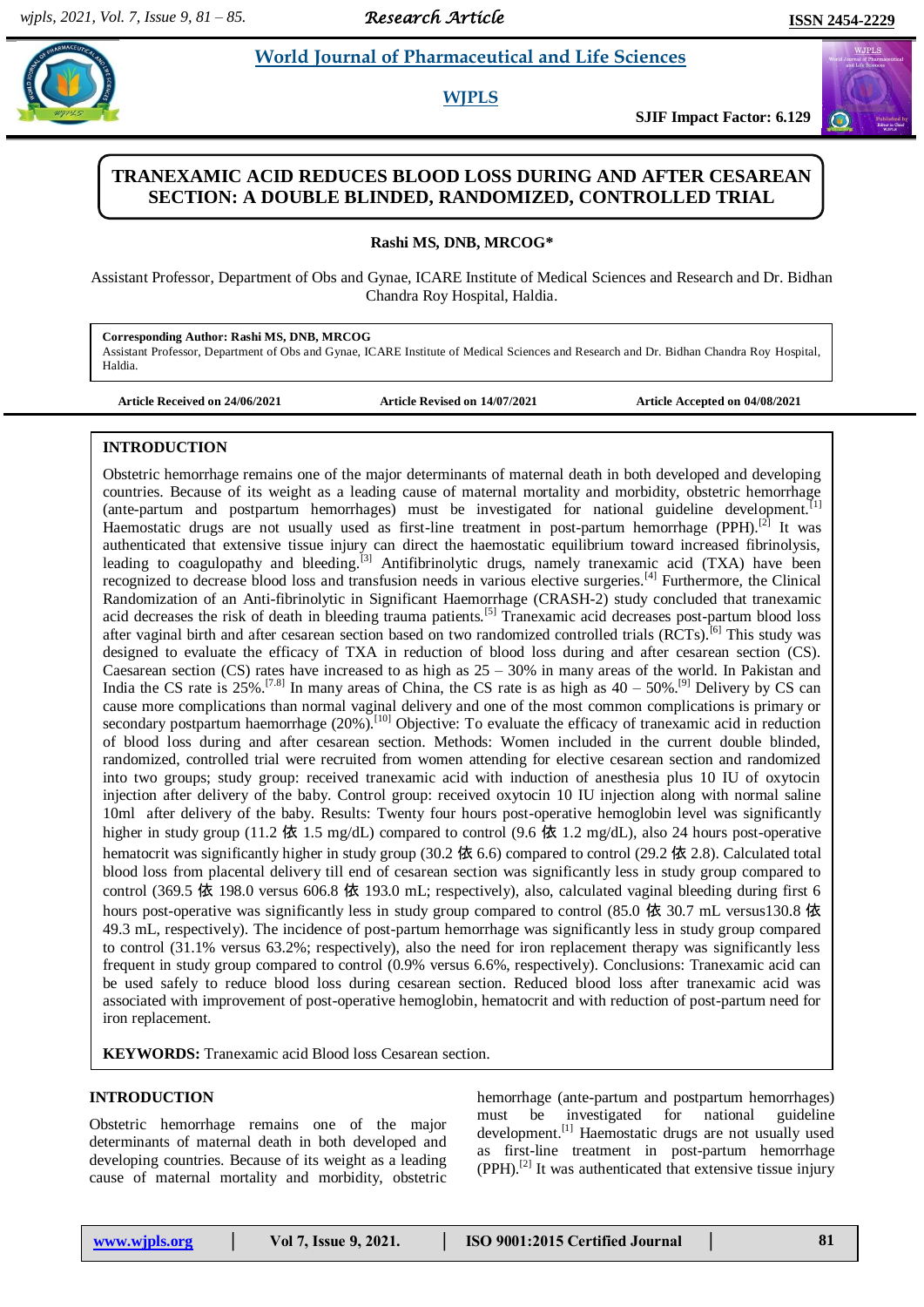can direct the haemostatic equilibrium toward increased fibrinolysis, leading to coagulopathy and bleeding.<sup>[3]</sup> Antifibrinolytic drugs, namely tranexamic acid (TXA) have been recognized to decrease blood loss and transfusion needs in various elective surgeries. $^{[4]}$ Furthermore, the Clinical Randomization of an Antifibrinolytic in Significant Haemorrhage (CRASH-2) study concluded that tranexamic acid decreases the risk of death in bleeding trauma patients.<sup>[5]</sup> Tranexamic acid decreases post-partum blood loss after vaginal birth and after cesarean section based on two randomized controlled trials  $(RCTs)$ .<sup>[6]</sup> This study was done to evaluate the efficacy of TXA in reduction of blood loss during and after cesarean section (CS).

Caesarean section (CS) rates have increased to as high as 25 – 30% in many areas of the world. In Pakistan and India the CS rate is  $25\%$ ,  $[7,8]$  In many areas of China, the CS rate is as high as  $40 - 50\%$ .<sup>[9]</sup> Delivery by CS can cause more complications than normal vaginal delivery and one of the most common complications is primary or secondary postpartum haemorrhage (20%).<sup>[10]</sup>

## **MATERIALS AND METHODS**

This double blinded, randomized, controlled trial was conducted at Department of Obstetrics & Gynecology, ICARE Institute of Medical Sciences and Research and Dr. Bidhan Chandra Roy Hospital, Haldia "HALDIA HEALTH CITY" from January 2019 to June 2020, after approval of the study by institute ethical committed and proper informed consent by indivisual women. Two hundred (200) women attending the labor ward for elective CS were included in the study after informed consent and randomized into 2 groups; group 1 (study group): women who received 1 gram of TXA (tranaexemic acid) with induction of anesthesia by slow intravenous injection over 2 minutes in addition to 10 IU of oxytocin (syntocinon) injection after delivery of the baby were included. Group 2 (control group): women who received oxytocin 10 IU of injection along with normal saline 10ml after delivery of the baby after delivery of the baby were included. Twenty Six women in group I and twenty five women in group II were excluded from this study (either due to uterine contraction before elective CS or no available suction set in the operative room), so 200 women were finally analyzed in each group. All CS were done under spinal anesthesia, by lecturer of the causality (lecturer of the causality; who had passed the residency program for 3 years and having an experience for 3 years as assistant lecturer, with MD degree), assisted by a registrar of the causality.

A plan of interventions was sealed in closed envelops, numbered in accordance with the randomization tables. Packing, sealing and numbering were all performed by two independent doctors other than the investigator. Surgeons and investigators were not aware whether patient received TXA or not (double-blinding).

Randomization coding tables were concealed from investigators till the end of the study.

Women who had medical disorders with pregnancy, bleeding tendency, risk of thromboembolism, known allergy to TXA, ante-partum hemorrhage, abnormal site of the placenta (detected by ultrasound), macrosomic baby, twin pregnancy, polyhydramnios were excluded from this study. All women were subjected to history taking, general, abdominal examination and preoperative investigations (complete blood count, prothrombin time, activated partial thromboplastin time, liver and kidney function tests).

Primary outcome measures Blood loss during CS after delivery of placenta; which was estimated by using soaked towels and suction bottle and was estimated by anesthesiologists attending the cesarean section to avoid potential surgeon bias. Blood loss from uterine incision and soaked towels before placental delivery were not added to blood loss measurements. Soaked towel = 150 mL. while semi-soaked towel =  $75$  mL.<sup>[11]</sup>

Secondary outcome measures (1).Vital data during first 2 post-operative hours; (2). Vaginal bleeding during first 6 post-operative hours (amount of vaginal bleeding was calculated according to number of soaked pads used after cesarean section - each soaked pad =  $50$  mL); (3). 24 hours post-operative hemoglobin and hematocrit values (4). Need for other surgical measures to stop bleeding (B-lynch, uterine artery ligation, internal iliac artery ligation, hysterectomy and/or transfusion of blood or blood products) (5). Maternal and neonatal side effects of medications given.

#### **Sample size justification**

Sample size was calculated using data from previous studies.<sup>[12,13]</sup> data from Cochrane systematic review that showed the risk of post-partum blood loss > 400 mL was 14.44% in women who received TXA, in contrast to 32.38% in women who did not, $[6]$  and EpiInfo version 7.0, setting the power at 80%, the two-sided confidence level at 95% and 10% patients drop rate. Calculation according to these values, the minimal number of women needed to produce a statistically acceptable figure was 98 in each group. Therefore, two hundred women (200) were recruited in the beginning of the current study to be randomized into two groups.

Statistical analysis Data were collected, tabulated then statistically analysed using the Statistical Package for Social Sciences (SPSS) computer software version 18. Numerical variables were presented as mean and standard deviation  $(\pm SD)$ , while categorical variables were presented as number and percentage. Chi-square test  $(\gamma 2)$  was used for comparison between groups as regard qualitative variables. Student t-test was used for comparison between groups as regard quantitative variables. A difference with a P value  $\leq 0.05$  was considered statistically significant.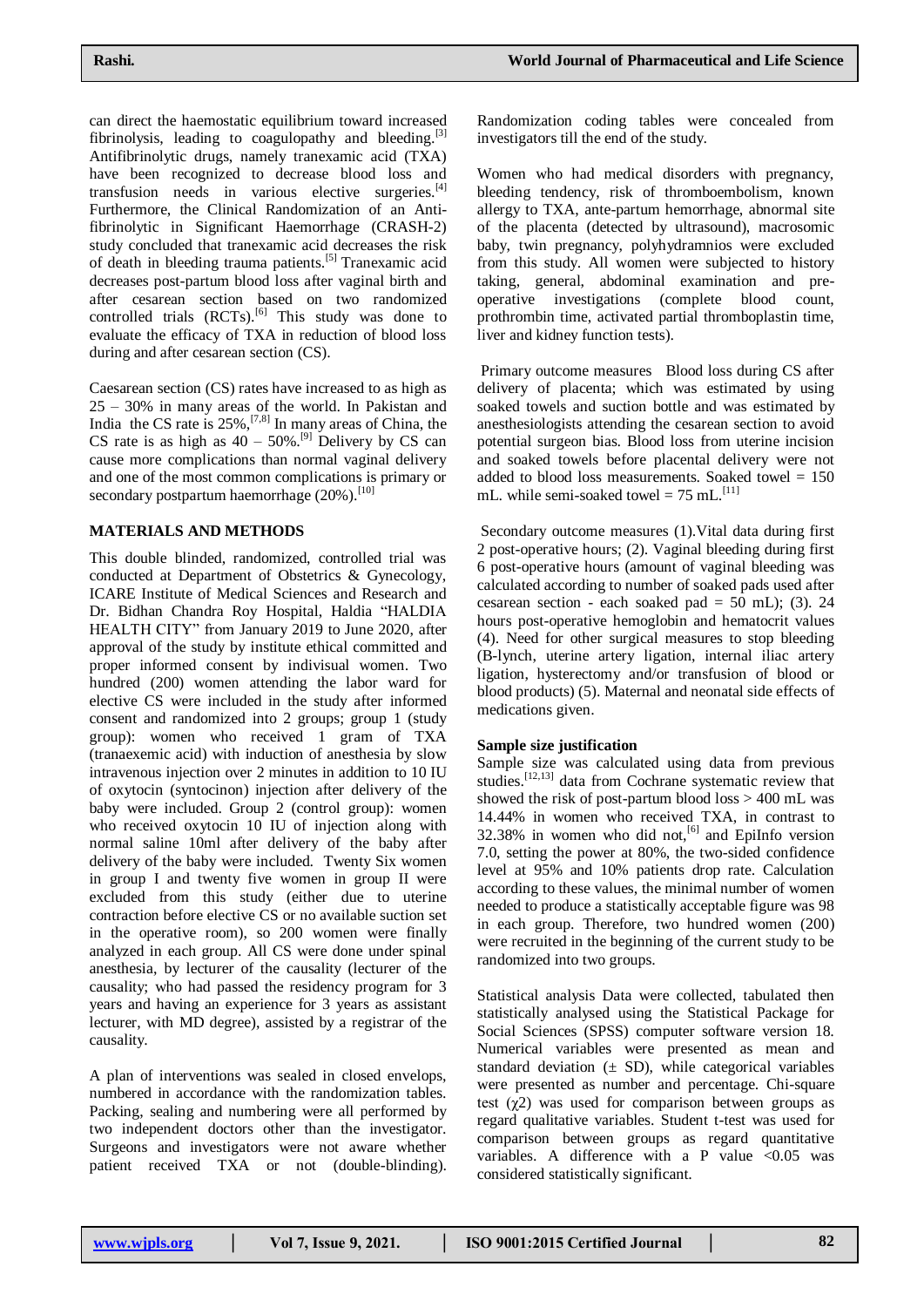# **RESULTS**

The two studied groups were matched with no significant difference between the study and control groups regarding; mean age, body mass index (BMI) and gestational age (Table 1).

# **Table 1 Demographic data of the two studied groups**

Analysis using Independent Student's t-test, BMI body mass index [calculated as weight (in kilograms) divided by squared height (in meters)], Group  $l =$  Study group and group  $2 =$  Control group; Data were expressed as Mean ±SD.

No significant difference regarding pre-operative hemoglobin and pre-operative hematocrit value was found, but the 24 hours post-operative hemoglobin was significantly higher in study group (11.2  $\pm$  1.5 mg/dL) compared to control group (9.6  $\pm$  1.2 mg/dL, P<0.05), also, 24 hours post-operative hematocrit value was significantly higher in study group  $(30.2 \pm 6.6)$  compared to control  $(29.2 \pm 2.8, P<0.05)$  (Table 2). Calculated total blood loss from placental delivery till end of CS was

**Table 1: Demographic data of the two studied groups.**

significantly less in study group compared to control group  $(369.5 \pm 198.0 \text{ versus } 606.8 \pm 193.0 \text{ mL}$ , respectively), also, calculated vaginal bleeding during first 6 hours post-operative was significantly less in study group compared to control  $(85.0 \pm 30.7 \text{ versus}$  $130.8 \pm 49.3$  mL, respectively), and calculated total blood loss from placental delivery till 6 hours postoperative was significantly less in study group compared to control  $(454.5 \pm 201.0 \text{ versus } 737.6 \pm 217.0 \text{ mL}$ , respectively) (Table 2) The incidence of post-partum hemorrhage was significantly lower in study group compared to control group (31.1% versus 63.2%, respectively), also, the need for iron replacement was significantly less frequent in study group compared to control  $(0.9\%$  versus 6.6%, respectively, P<0.05). No blood transfusion was needed in study group, while it was needed in two cases in control group (this difference was not statistically significant), no other surgical measures were needed to stop post-partum bleeding in both studied groups, no side effects or thrombotic events or neonatal adverse outcomes were recorded in both studied groups.

| <b>Variables</b>        | Group 1 $(n = 100)$ | Group 2 $(n = 100)$ | <b>P</b> value |
|-------------------------|---------------------|---------------------|----------------|
| Age (Years)             | $27.4 \pm 4.9$      | $27.6 \pm 4.7$      | 0.47           |
| Parity                  | $2.0+1.5$           | $1.8 \pm 1.3$       | 0.84           |
| BMI $(kg/m2)$           | $26.2 \pm 1.6$      | $26.5 \pm 2.0$      | 0.11           |
| Gestational age (Weeks) | $39.11 + 1$         | $39.2 + 1.2$        | 0.73           |

Analysis using Independent Student's t-test, BMI body mass index [calculated as weight (in kilograms) divided by squared height (in meters)], Group  $1 =$  Study group

| Table 2: The measured outcome in both studied groups. |  |  |  |
|-------------------------------------------------------|--|--|--|
|-------------------------------------------------------|--|--|--|

| <b>Variables</b>                                                                        | Group 1 $(n = 100)$<br>(Mean± SD) | Group 2 $(n = 100)$<br>$(Mean \pm SD)$ | P value significance<br>(Test used) |
|-----------------------------------------------------------------------------------------|-----------------------------------|----------------------------------------|-------------------------------------|
| Calculated total blood loss from placental<br>delivery till end of CS (mL)              | $369.5 \pm 198$                   | $606.8 \pm 193$                        | $0.001(\leq 0.05)$ ( $\chi$ 2)      |
| Calculated vaginal bleeding during first 6 hours<br>post operative (mL)                 | $85.0 \pm 30.7$                   | $130.8 \pm 49.3$                       | $0.02 \, (\leq 0.05) \, (\gamma 2)$ |
| Calculated total blood loss from placental<br>delivery till 6 hours post-operative (mL) | $454.5 \pm 201$                   | $737.6 \pm 217$                        | $0.002 \, (\text{0.05}) \, (\chi2)$ |
| Immediate post-operative pulse rate (/minute)                                           | $91.1 \pm 5.8$                    | $95.8 \pm 5.5$                         | $0.8$ ( $>0.05$ ) $\chi$ 2)         |
| Two hours post-operative pulse rate (/ minute)                                          | $83.9 \pm 5.7$                    | $90.2 \pm 5.2$                         | $0.7$ ( $>0.05$ ) ( $\chi$ 2)       |
| Immediate post-operative systolic blood<br>pressure (mmHg)                              | $113.1 \pm 7.3$                   | $108.8 \pm 5.9$                        | $0.8$ ( $>0.05$ ) ( $\chi$ 2)       |
| Two hours post-operative systolic blood<br>pressure (mmHg)                              | $121.0 \pm 4.7$                   | $123.0 \pm 4.7$                        | $1.0$ ( $>0.05$ ) ( $\chi$ 2)       |
| Immediate post-operative diastolic blood<br>pressure (mmHg)                             | $70.4 \pm 3.3$                    | $68.7 \pm 4.07$                        | $1.0$ ( $>0.05$ ) ( $\chi$ 2)       |
| Two hours post-operative diastolic blood<br>pressure (mmHg)                             | $80.4 \pm 6.0$                    | $76.8 \pm 6.2$                         | $0.8$ ( $>0.05$ ) ( $\chi$ 2)       |
| Pre-operative hemoglobin level (mg/dL)                                                  | $11.8 \pm 1.5$                    | $11.9 \pm 1.2$                         | $1.0$ ( $>0.05$ ) (t test)          |
| 24 hours post-operative hemoglobin level<br>(mg/dL)                                     | $11.2 \pm 1.5$                    | $9.6 \pm 1.2$                          | dL0.01 $(<0.05$ ) (t test)          |
| Pre-operative hematocrit value (%)                                                      | $33.0 \pm 3.7$                    | $33.1 \pm 3.1$                         | $1.0 \, \text{(-0.05)}$ (t test)    |
| 24 hours post-opertive hematocrit value (%)                                             | $30.2 \pm 6.6$                    | $29.2 \pm 2.8$                         | $0.002$ (< $0.05$ ) (t test)        |

 $(\gamma 2)$  = Chi-square test, Group 1 = Study group and group 2 = Control group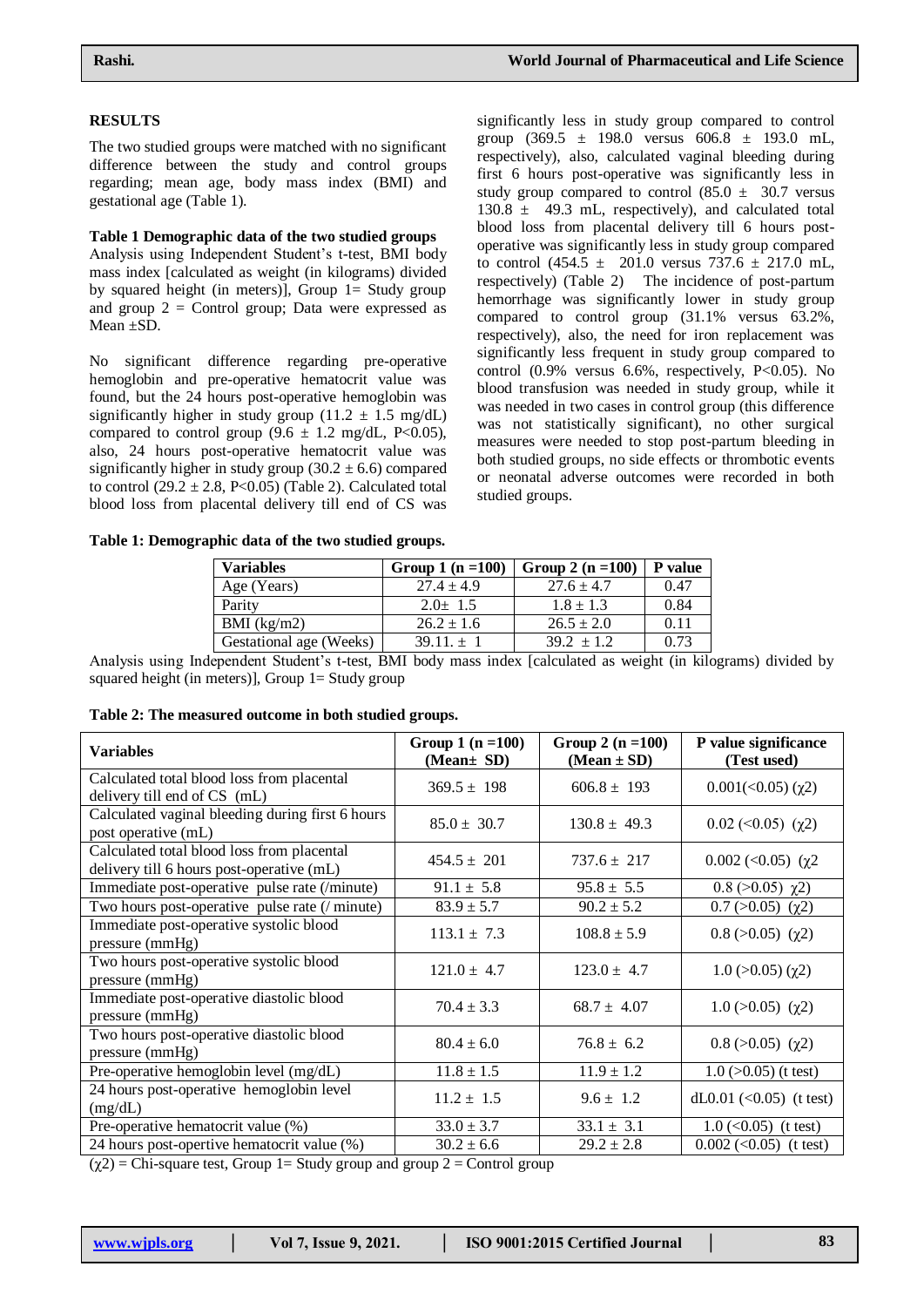# **DISCUSSION**

Pregnant women with singleton fetus planned to have elective CS at ≥37 weeks gestation were randomized to receive 1 g TXA intravenously before elective CS group or not and blood loss was measured during and for two hours after operation by Abdel-Aleem and colleagues.<sup>[19]</sup> Abdel- Aleem and colleagues; concluded that the preoperative use of TXA is associated with reduced blood loss during and after elective CS.<sup>[19]</sup> Also, women undergoing lower segment cesarean section (LSCS) were randomized to receive either TXA or distilled water just before the surgery in Shahid et al study.<sup>[20]</sup> Shahid et al, found that TXA significantly reduced the quantity of blood loss from placental delivery to the end of LSCS and it also reduced the quantity of blood loss from the end of LSCS to 2 hours post-partum. Shahid et al, concluded that TXA can be used safely and effectively in women undergoing LSCS to reduce intra-operative blood  $loss.<sup>[20]</sup>$ 

Six hundred and sixty women (660) women who underwent elective CS were included in Gungorduk and colleagues study to determine the efficacy and safety of TXA in reducing blood loss during elective CS.<sup>[21]</sup> Gungorduk and colleagues found that TXA significantly reduced bleeding during CS and reduced the need for additional uterotonicagents.<sup>[21]</sup> Another randomized, double-blind, casecontrolled study was conducted on 174 primipara undergoing CS by Xu et al (88 given 10 mg/kg TXA immediately before CS were compared with 86 others to whom TXA was not given) to determine the efficacy of TXA in reducing blood loss in patients after  $CS$ .<sup>[22]</sup> Xu et al, found that the blood loss in the period between the end of CS and 2 hours postpartum was significantly lower in TXA group than in the control group and they concluded that TXA is effective in reducing blood loss in patients undergoing CS.<sup>[22]</sup> In this study; the incidence of post-partum hemorrhage was significantly less in study group compared to control group, also, the need for iron replacement was significantly less frequent in study group compared to control, and no blood transfusion was needed in study group, while it was needed in two cases in control group (this difference was not statistically significant). No side effects or thrombotic events or adverse neonatal outcomes were recorded in both studied groups.

Gungorduk and colleagues, concluded that TXA can be used safely and effectively to reduce CS bleeding and to reduce the need for uterotonic agents.<sup>[21]</sup> Also, One hundred and eighty (180) primiparas were randomized into two groups; 91 in study group (received TXA immediately before CS) and 89 in control group (did not receive TXA) by Gai et al, to explore the efficacy and safety of TXA at  $CS$ .<sup>[23]</sup> Gai at al concluded that TXA can be used safely and effectively to reduce bleeding resulting from CS.<sup>[23]</sup>

Hundred and twenty-three (223) women (101 study group & 122 control) were included in Sentürk &

colleagues double-blind, controlled, randomized clinical trial, to detect the effect of TXA on blood loss during and after CS.<sup>[24]</sup> Sentürk & colleagues found that TXA reduced intra-operative and post-operative blood loss and they did not observe any complications caused by TXA such as venous thromboembolism, gastrointestinal problems and hypersensitivity.<sup>[24]</sup> Also, Yang et al, concluded that TXA can be used safely and effectively to reduce post-partum blood loss following vaginal delivery.[25]

#### **CONCLUSION**

The current double-blind randomized trial concluded that TXA can be used safely without any maternal or neonatal side effects to reduce blood loss during and after CS. The reduced blood loss during and after CS following TXA administration was associated with improvement of postoperative hemoglobin, hematocrit values and with reduction of post-partum need for iron replacement.

Conflict of interest statement No actual or potential conflict of interest in relation to this article exists.

#### **REFERENCES**

- 1. Brace V, Kernaghan D, Penney G. Learning from adverse clinical outcomes: major obstetric haemorrhage in Scotland, 2003-05. BJOG, 2007; 114(11): 1388-1396.
- 2. Pfanner G, Kilgert K. Hemorrhagic complications in obstetrics. Hamostaseologie, 2006; 26(3 Suppl 1): S56-63. [Article in German].
- 3. Levy JH, Dutton RP, Hemphill JC, Shander A, Cooper D, Paidas MJ, et al. Hemostasis summit participants: Multidisciplinary approach to the challenge of hemostasis. Anesth Analg, 2010; 110: 354-364.
- 4. Henry DA, Carless PA, Moxey AJ, O'Connell D, Stokes BJ, McClelland B, et al. Anti-fibrinolytic use for minimizing perioperative allogeneic blood transfusion. Cochrane Database Syst Rev., 2007; 4: CD001886.
- 5. CRASH-2 trial collaborators, Shakur H, Roberts I, Bautista R, Caballero J, Coats T, et al. Effects of tranexamic acid on death, vascular occlusive events, and blood transfusion in trauma patients with significant haemorrhage (CRASH-2): a randomised, placebocontrolled trial. Lancet, 2010; 376: 23-32.
- 6. Novikova N, Hofmeyr GJ. Tranexamic acid for preventing postpartum haemorrhage. Cochrane Database Syst.
- 7. Najmi RS, Rehan N. Prevalence and determinants of caesarean section in a teaching hospital of Pakistan. J Obstet Gynecol, 2000; 20: 479-83.
- 8. ANALYSIS OF TRENDS IN LSCS RATE AND INDICATIONS OF LSCS: A STUDY IN A MEDICAL COLLEEGE HOSPITA Anand Nikhil3,\*, Ajesh Desai1 , Kansara Vijay2 , Patel Seema3 , Kagathra Bhumika4 , Patel Riddhi4 1,2,3,4